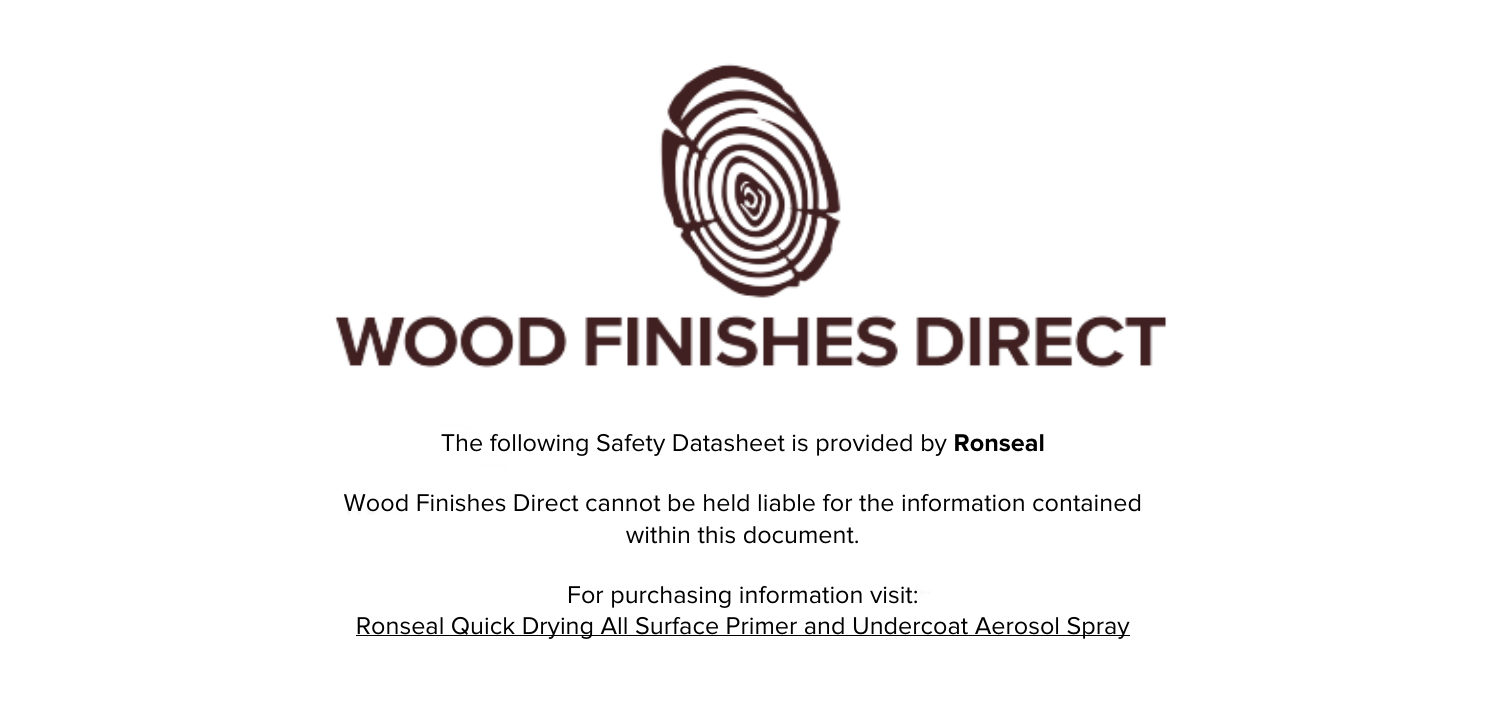## Conforms to Regulation (EC) No. 1907/2006 (REACH), Annex II, as amended by Regulation (EU) No. 453/2010 -**United Kingdom (UK)**

# **SAFETY DATA SHEET**

RONSEAL ONE COAT ALL SURFACE PRIMER & UNDERCOAT

# SECTION 1: Identification of the substance/mixture and of the company/undertaking

| 1.1 Product identifier |                                                   |
|------------------------|---------------------------------------------------|
| <b>Product name</b>    | : RONSEAL ONE COAT ALL SURFACE PRIMER & UNDERCOAT |
| <b>Product code</b>    | : RONB00344                                       |

|                      | 1.2 Relevant identified uses of the substance or mixture and uses advised against |
|----------------------|-----------------------------------------------------------------------------------|
| <i>Material uses</i> | : Paint or paint related material.                                                |

| 1.3 Details of the supplier of the safety data<br>sheet                      | <b>National contact</b>                                                      |  |
|------------------------------------------------------------------------------|------------------------------------------------------------------------------|--|
| Ronseal Ltd<br><b>Thorncliffe Park</b><br>Chapeltown<br>Sheffield<br>S35 2YP | Ronseal Ltd<br><b>Thorncliffe Park</b><br>Chapeltown<br>Sheffield<br>S35 2YP |  |
| : SDS@Ronseal.co.uk<br>e-mail address of person<br>responsible for this SDS  |                                                                              |  |

## 1.4 Emergency telephone number

| <b>National advisory body/Poison Centre</b> |  |                                                           |  |  |
|---------------------------------------------|--|-----------------------------------------------------------|--|--|
| Telephone number                            |  | : National Poisons Information Service +44 844 892 0111 / |  |  |
| <b>Supplier</b>                             |  |                                                           |  |  |
| Telephone number                            |  | $: +44(0)1142467171(08:30 - 17:00)$                       |  |  |

## **SECTION 2: Hazards identification**

| 2.1 Classification of the substance or mixture |                                                                                                                                  |
|------------------------------------------------|----------------------------------------------------------------------------------------------------------------------------------|
| <b>Product definition</b>                      | : Mixture                                                                                                                        |
|                                                | <b>Classification according to Regulation (EC) No. 1272/2008 [CLP/GHS]</b>                                                       |
|                                                | The product is not classified as hazardous according to Regulation (EC) 1272/2008 as amended.                                    |
| <b>Ingredients of unknown</b><br>toxicity      | : Percentage of the mixture consisting of ingredient(s) of unknown toxicity: 10%                                                 |
| <b>Ingredients of unknown</b><br>ecotoxicity   | : Percentage of the mixture consisting of ingredient(s) of unknown hazards to the<br>aquatic environment: 10%                    |
|                                                | <b>Classification according to Directive 1999/45/EC [DPD]</b>                                                                    |
|                                                | The product is not classified as dangerous according to Directive 1999/45/EC and its amendments.                                 |
| <b>Classification</b>                          | : Not classified.                                                                                                                |
|                                                | See Section 16 for the full text of the R phrases or H statements declared above.                                                |
|                                                | See Section 11 for more detailed information on health effects and symptoms.                                                     |
| 2.2 Label elements                             |                                                                                                                                  |
| <b>Signal word</b>                             | : No signal word.                                                                                                                |
| <b>Hazard statements</b>                       | : No known significant effects or critical hazards.                                                                              |
| <b>Precautionary statements</b>                |                                                                                                                                  |
| <b>General</b>                                 | : Read label before use. Keep out of reach of children. If medical advice is needed,<br>have product container or label at hand. |
| <b>Prevention</b>                              | : Not applicable.                                                                                                                |

| Date of issue/Date of revision | : 27, Aug, 2014. |
|--------------------------------|------------------|
|--------------------------------|------------------|

112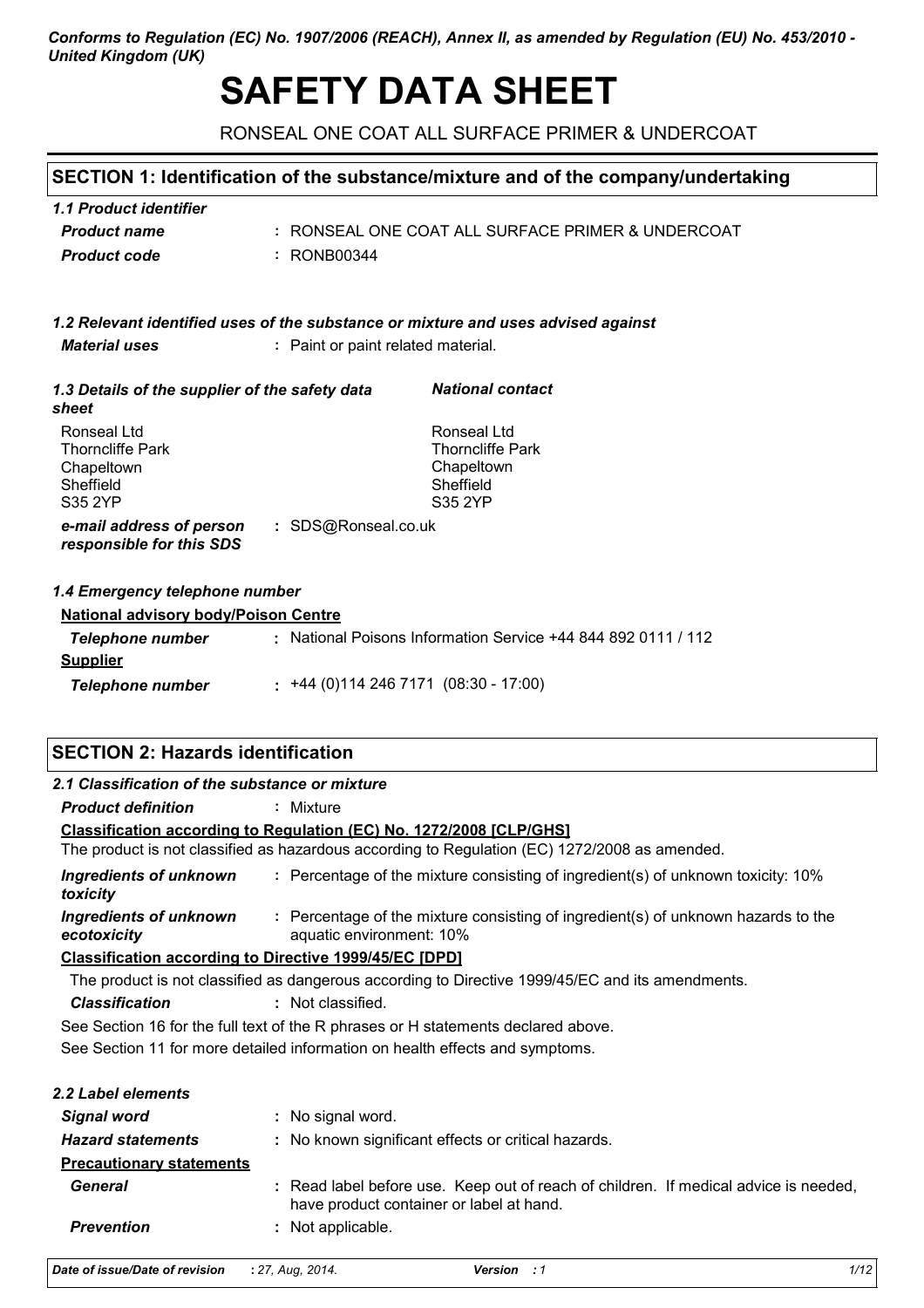## **SECTION 2: Hazards identification**

| Response                                                                                                                                                 | Not applicable. |
|----------------------------------------------------------------------------------------------------------------------------------------------------------|-----------------|
| <b>Storage</b>                                                                                                                                           | Not applicable. |
| Disposal                                                                                                                                                 | Not applicable. |
| <b>Supplemental label</b><br>elements                                                                                                                    | Not applicable. |
| <b>Annex XVII - Restrictions</b><br>on the manufacture.<br>placing on the market and<br>use of certain dangerous<br>substances, mixtures and<br>articles | Not applicable. |
| <b>Special packaging requirements</b>                                                                                                                    |                 |
| <b>Containers to be fitted</b><br>with child-resistant<br>fastenings                                                                                     | Not applicable. |
| <b>Tactile warning of danger : Not applicable.</b>                                                                                                       |                 |
| 2.3 Other hazards                                                                                                                                        |                 |

Other hazards which do : None known. not result in classification

## **SECTION 3: Composition/information on ingredients**

3.2 Mixture

|                                   |                                   |            |                                                                             | <b>Classification</b>                                                                |             |
|-----------------------------------|-----------------------------------|------------|-----------------------------------------------------------------------------|--------------------------------------------------------------------------------------|-------------|
| <b>Product/ingredient</b><br>name | <b>Identifiers</b>                | %          | 67/548/EEC                                                                  | <b>Regulation (EC) No.</b><br>1272/2008 [CLP]                                        | <b>Type</b> |
|                                   |                                   |            |                                                                             |                                                                                      |             |
| Feldspars                         | EC: 270-666-7                     | $>=1 - 10$ | Xn; R48/20                                                                  | STOT RE 2, H373<br>(lungs)                                                           | $[1]$       |
|                                   | CAS: 68476-25-5                   |            |                                                                             |                                                                                      |             |
| 2-Propanol                        | REACH #:                          | $>= 1 - 5$ | F; R11                                                                      | Flam. Liq. 2, H225                                                                   | [1] [2]     |
|                                   | 01-2119457558-25<br>EC: 200-661-7 |            | Xi; R36                                                                     | Eye Irrit. 2, H319                                                                   |             |
|                                   | CAS: 67-63-0                      |            | R67                                                                         | STOT SE 3, H336<br>(Narcotic effects)                                                |             |
|                                   | Index: 603-117-00-0               |            |                                                                             |                                                                                      |             |
| Quartz                            | EC: 238-878-4                     | $>=1 - 10$ | Xn; R48/20                                                                  | <b>STOT RE 2, H373</b><br>(inhalation)                                               | [1] [2]     |
|                                   | CAS: 14808-60-7                   |            |                                                                             |                                                                                      |             |
|                                   |                                   |            | See Section 16 for<br>the full text of the R-<br>phrases declared<br>above. | See Section 16 for<br>the full text of the H<br><b>statements</b><br>declared above. |             |

There are no additional ingredients present which, within the current knowledge of the supplier and in the concentrations applicable, are classified as hazardous to health or the environment, are PBTs or vPvBs or have been assigned a workplace exposure limit and hence require reporting in this section.

**Type** 

[1] Substance classified with a health or environmental hazard

- [2] Substance with a workplace exposure limit
- [3] Substance meets the criteria for PBT according to Regulation (EC) No. 1907/2006, Annex XIII
- [4] Substance meets the criteria for vPvB according to Regulation (EC) No. 1907/2006, Annex XIII

[5] Substance of equivalent concern

Occupational exposure limits, if available, are listed in Section 8.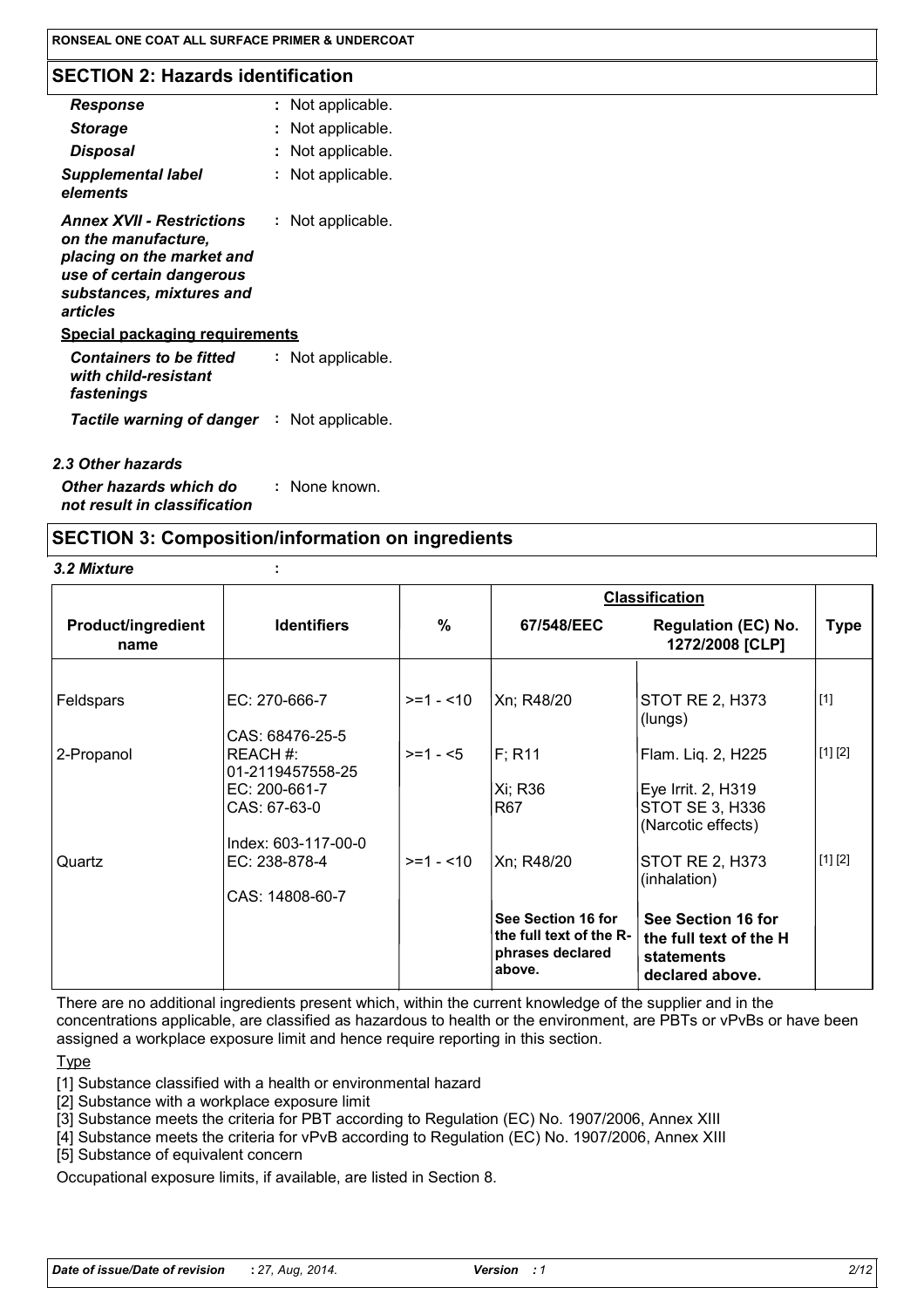## **SECTION 4: First aid measures**

| 4.1 Description of first aid measures |                                                                                                                                                                                                             |
|---------------------------------------|-------------------------------------------------------------------------------------------------------------------------------------------------------------------------------------------------------------|
| General                               | : In all cases of doubt, or when symptoms persist, seek medical attention. Never give<br>anything by mouth to an unconscious person. If unconscious, place in recovery<br>position and seek medical advice. |
| Eye contact                           | : Check for and remove any contact lenses. Immediately flush eyes with running<br>water for at least 15 minutes, keeping eyelids open. Seek immediate medical<br>attention.                                 |
| <b>Inhalation</b>                     | : Remove to fresh air. Keep person warm and at rest. If not breathing, if breathing is<br>irregular or if respiratory arrest occurs, provide artificial respiration or oxygen by<br>trained personnel.      |
| <b>Skin contact</b>                   | : Remove contaminated clothing and shoes. Wash skin thoroughly with soap and<br>water or use recognised skin cleanser. Do NOT use solvents or thinners.                                                     |
| <b>Ingestion</b>                      | : If swallowed, seek medical advice immediately and show the container or label.<br>Keep person warm and at rest. Do NOT induce vomiting.                                                                   |
|                                       | If swallowed, rinse mouth with water (only if the person is conscious). Get<br>immediate medical attention.                                                                                                 |
| <b>Protection of first-aiders</b>     | : No action shall be taken involving any personal risk or without suitable training.                                                                                                                        |
|                                       |                                                                                                                                                                                                             |

## 4.2 Most important symptoms and effects, both acute and delayed

There are no data available on the mixture itself. The mixture has been assessed following the conventional method of the Dangerous Preparations Directive 1999/45/EC and classified for toxicological hazards accordingly. See Sections 2 and 3 for details.

Exposure to component solvent vapour concentrations in excess of the stated occupational exposure limit may result in adverse health effects such as mucous membrane and respiratory system irritation and adverse effects on the kidneys, liver and central nervous system. Symptoms and signs include headache, dizziness, fatigue, muscular weakness, drowsiness and, in extreme cases, loss of consciousness.

Solvents may cause some of the above effects by absorption through the skin. Repeated or prolonged contact with the mixture may cause removal of natural fat from the skin, resulting in non-allergic contact dermatitis and absorption through the skin.

If splashed in the eyes, the liquid may cause irritation and reversible damage.

This takes into account, where known, delayed and immediate effects and also chronic effects of components from short-term and long-term exposure by oral, inhalation and dermal routes of exposure and eve contact.

## 4.3 Indication of any immediate medical attention and special treatment needed

| <b>Notes to physician</b>  | : Treat symptomatically. Contact poison treatment specialist immediately if large<br>quantities have been ingested or inhaled. |
|----------------------------|--------------------------------------------------------------------------------------------------------------------------------|
| <b>Specific treatments</b> | : No specific treatment.                                                                                                       |

See toxicological information (Section 11)

| <b>SECTION 5: Firefighting measures</b> |                                                                 |  |
|-----------------------------------------|-----------------------------------------------------------------|--|
| 5.1 Extinguishing media                 |                                                                 |  |
| Suitable extinguishing<br>media         | : Recommended: alcohol-resistant foam, carbon dioxide, powders. |  |
| Unsuitable extinguishing<br>media       | : Do not use water jet.                                         |  |

## 5.2 Special hazards arising from the substance or mixture

| <b>Hazards from the</b><br>substance or mixture    | : Fire will produce dense black smoke. Exposure to decomposition products may<br>cause a health hazard.                      |
|----------------------------------------------------|------------------------------------------------------------------------------------------------------------------------------|
|                                                    | : Fire will produce dense black smoke. Exposure to decomposition products may<br>cause a health hazard.                      |
| <b>Hazardous thermal</b><br>decomposition products | : Decomposition products may include the following materials: carbon monoxide,<br>carbon dioxide, smoke, oxides of nitrogen. |
|                                                    | Appropriate breathing apparatus may be required.                                                                             |

| Date of issue/Date of revision | : 27, Aug, 2014. | <b>Version</b> : 1 |
|--------------------------------|------------------|--------------------|
|                                |                  |                    |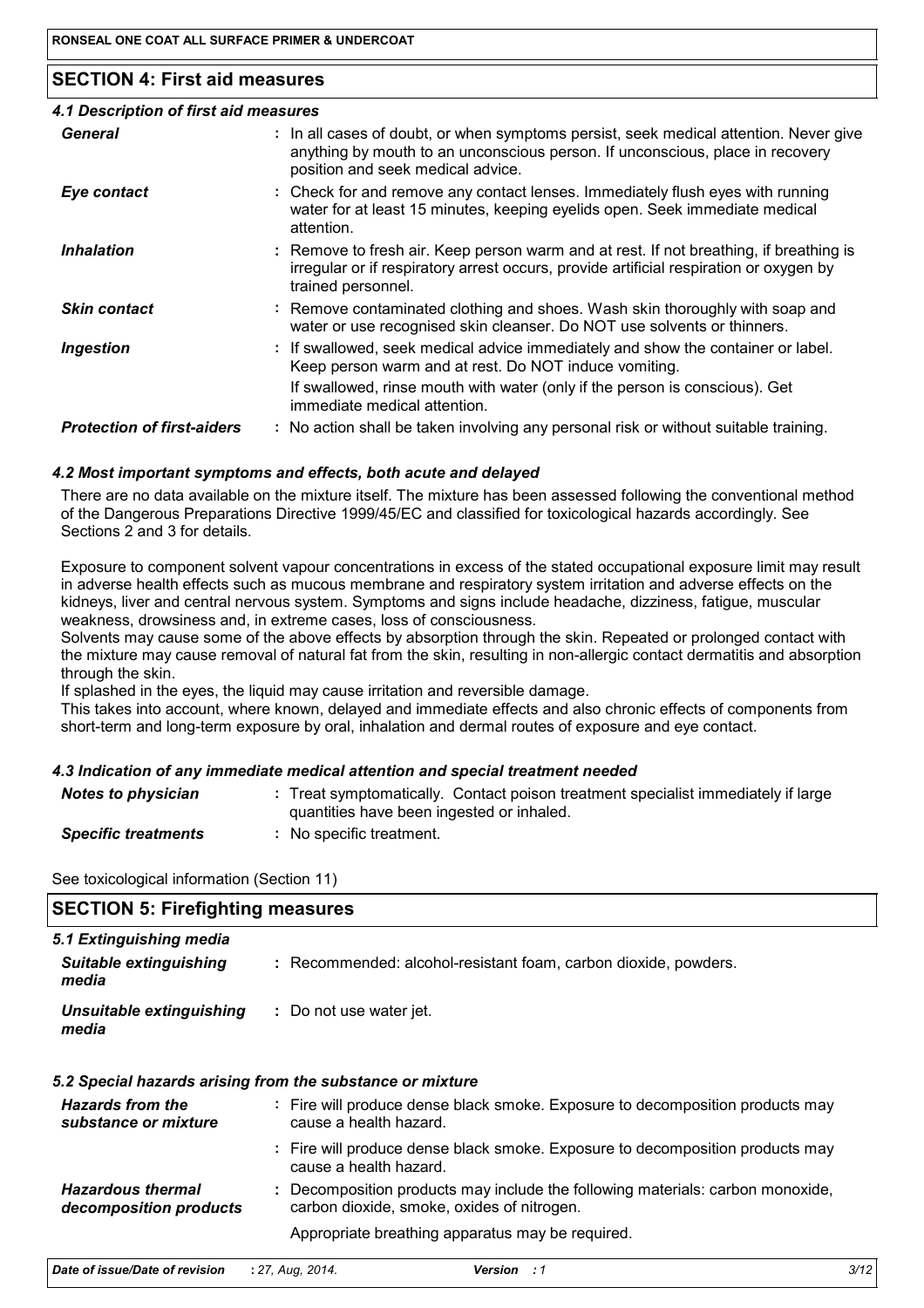# **SECTION 5: Firefighting measures**

| 5.3 Advice for firefighters                              |                                                                                                                    |
|----------------------------------------------------------|--------------------------------------------------------------------------------------------------------------------|
| <b>Special protective actions</b><br>for fire-fighters   | : Cool closed containers exposed to fire with water. Do not release runoff from fire to<br>drains or watercourses. |
| <b>Special protective</b><br>equipment for fire-fighters | : Fire-fighters should wear positive pressure self-contained breathing apparatus<br>(SCBA) and full turnout gear.  |

# **SECTION 6: Accidental release measures**

Due to the organic solvents content of the mixture:

## 6.1 Personal precautions, protective equipment and emergency procedures

| For non-emergency<br>personnel                                 | : Exclude sources of ignition and ventilate the area. Avoid breathing vapour or mist.<br>Refer to protective measures listed in sections 7 and 8.                                                                                                                                  |
|----------------------------------------------------------------|------------------------------------------------------------------------------------------------------------------------------------------------------------------------------------------------------------------------------------------------------------------------------------|
| For emergency responders                                       | : Keep unnecessary and unprotected personnel from entering.<br>: If specialised clothing is required to deal with the spillage, take note of any<br>information in Section 8 on suitable and unsuitable materials. See also the<br>information in "For non-emergency personnel".   |
| <b>6.2 Environmental</b><br>precautions                        | : Do not allow to enter drains or watercourses. If the product contaminates lakes,<br>rivers, or sewers, inform the appropriate authorities in accordance with local<br>regulations.                                                                                               |
| 6.3 Methods and material<br>for containment and<br>cleaning up | : Contain and collect spillage with non-combustible, absorbent material e.g. sand,<br>earth, vermiculite or diatomaceous earth and place in container for disposal<br>according to local regulations (see Section 13). Preferably clean with a detergent.<br>Avoid using solvents. |
| 6.4 Reference to other<br><b>sections</b>                      | : See Section 1 for emergency contact information.<br>See Section 8 for information on appropriate personal protective equipment.<br>See Section 13 for additional waste treatment information.                                                                                    |

# **SECTION 7: Handling and storage**

The information in this section contains generic advice and guidance. The list of Identified Uses in Section 1 should be consulted for any available use-specific information provided in the Exposure Scenario(s).

| 7.1 Precautions for safe<br>handling | : Due to the organic solvents content of the mixture:                                                                                                                                                                                                                                                                                                                               |
|--------------------------------------|-------------------------------------------------------------------------------------------------------------------------------------------------------------------------------------------------------------------------------------------------------------------------------------------------------------------------------------------------------------------------------------|
|                                      | Prevent the creation of flammable or explosive concentrations of vapours in air and<br>avoid vapour concentrations higher than the occupational exposure limits.<br>In addition, the product should only be used in areas from which all naked lights and<br>other sources of ignition have been excluded. Electrical equipment should be<br>protected to the appropriate standard. |
|                                      | Keep away from heat, sparks and flame. No sparking tools should be used.<br>Avoid contact with skin and eyes. Avoid the inhalation of dust, particulates, spray or<br>mist arising from the application of this mixture. Avoid inhalation of dust from<br>sanding.                                                                                                                  |
|                                      | Eating, drinking and smoking should be prohibited in areas where this material is<br>handled, stored and processed.                                                                                                                                                                                                                                                                 |
|                                      | Put on appropriate personal protective equipment (see Section 8).                                                                                                                                                                                                                                                                                                                   |
|                                      | Never use pressure to empty. Container is not a pressure vessel.                                                                                                                                                                                                                                                                                                                    |
|                                      | Always keep in containers made from the same material as the original one.<br>Comply with the health and safety at work laws.                                                                                                                                                                                                                                                       |
|                                      | Information on fire and explosion protection                                                                                                                                                                                                                                                                                                                                        |
|                                      | Vapours are heavier than air and may spread along floors. Vapours may form<br>explosive mixtures with air.                                                                                                                                                                                                                                                                          |
|                                      |                                                                                                                                                                                                                                                                                                                                                                                     |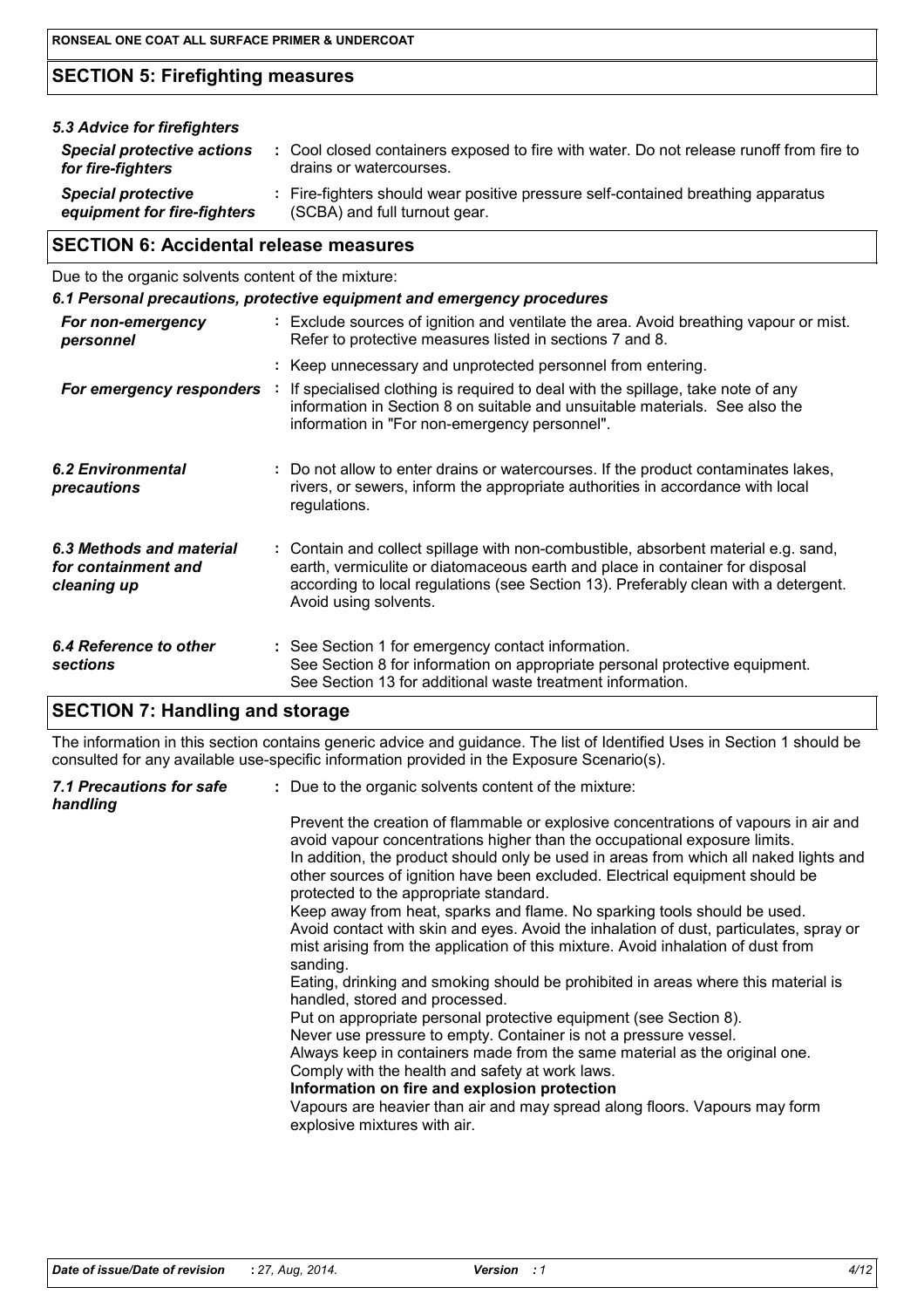## **SECTION 7: Handling and storage**

| 7.2 Conditions for safe<br>storage, including any<br><i>incompatibilities</i>   | : Store in accordance with local regulations.<br>Notes on joint storage<br>Keep away from: oxidising agents, strong alkalis, strong acids.<br>Additional information on storage conditions<br>Observe label precautions. Store in a dry, cool and well-ventilated area. Keep away<br>from heat and direct sunlight.<br>Keep container tightly closed.<br>Keep away from sources of ignition. No smoking. Prevent unauthorised access.<br>Containers that have been opened must be carefully resealed and kept upright to<br>prevent leakage. |
|---------------------------------------------------------------------------------|----------------------------------------------------------------------------------------------------------------------------------------------------------------------------------------------------------------------------------------------------------------------------------------------------------------------------------------------------------------------------------------------------------------------------------------------------------------------------------------------------------------------------------------------|
|                                                                                 | Contaminated absorbent material may pose the same hazard as the spilt product.<br>Store above $5^{\circ}C$ (42 $^{\circ}F$ ) Protect from frost.<br>Protect from frost.                                                                                                                                                                                                                                                                                                                                                                      |
| 7.3 Specific end use(s)<br><b>Recommendations</b><br>Industrial sector specific | $:$ Not available.<br>: Not available.                                                                                                                                                                                                                                                                                                                                                                                                                                                                                                       |

Good housekeeping standards, regular safe removal of waste materials will minimise the risks of spontaneous combustion and other fire hazards.

Before use of this material please refer to the Exposure Scenario(s) if attached for the specific end use, control measures and additional PPE considerations.

#### **SECTION 8: Exposure controls/personal protection**

The information in this section contains generic advice and guidance. The list of Identified Uses in Section 1 should be consulted for any available use-specific information provided in the Exposure Scenario(s).

#### 8.1 Control parameters

solutions

#### **Occupational exposure limits**

| <b>Product/ingredient name</b>                           | <b>Exposure limit values</b>                                                                                                                                                                                                                                                                                                                                                                                                                                                                                                                                                                                                                                                                                                                                                                                                                                                                                                                                                                                          |  |  |
|----------------------------------------------------------|-----------------------------------------------------------------------------------------------------------------------------------------------------------------------------------------------------------------------------------------------------------------------------------------------------------------------------------------------------------------------------------------------------------------------------------------------------------------------------------------------------------------------------------------------------------------------------------------------------------------------------------------------------------------------------------------------------------------------------------------------------------------------------------------------------------------------------------------------------------------------------------------------------------------------------------------------------------------------------------------------------------------------|--|--|
| 2-Propanol                                               | EH40/2005 WELs (United Kingdom (UK), 12/2011).<br>STEL: 1250 mg/m <sup>3</sup> 15 minutes.<br>STEL: 500 ppm 15 minutes.<br>TWA: 999 mg/m <sup>3</sup> 8 hours.<br>TWA: 400 ppm 8 hours.                                                                                                                                                                                                                                                                                                                                                                                                                                                                                                                                                                                                                                                                                                                                                                                                                               |  |  |
| Quartz                                                   | EH40/2005 WELs (United Kingdom (UK), 12/2011).<br>TWA: 0.1 mg/m <sup>3</sup> 8 hours. Form: respirable dust                                                                                                                                                                                                                                                                                                                                                                                                                                                                                                                                                                                                                                                                                                                                                                                                                                                                                                           |  |  |
| <b>Recommended monitoring</b><br>procedures<br>required. | : If this product contains ingredients with exposure limits, personal, workplace<br>atmosphere or biological monitoring may be required to determine the effectiveness<br>of the ventilation or other control measures and/or the necessity to use respiratory<br>protective equipment. Reference should be made to monitoring standards, such as<br>the following: European Standard EN 689 (Workplace atmospheres - Guidance for<br>the assessment of exposure by inhalation to chemical agents for comparison with<br>limit values and measurement strategy) European Standard EN 14042 (Workplace<br>atmospheres - Guide for the application and use of procedures for the assessment<br>of exposure to chemical and biological agents) European Standard EN 482<br>(Workplace atmospheres - General requirements for the performance of procedures<br>for the measurement of chemical agents) Reference to national guidance<br>documents for methods for the determination of hazardous substances will also be |  |  |

## **DNELs/DMELs**

No DNELs/DMELs available.

#### **PNECs**

No PNECs available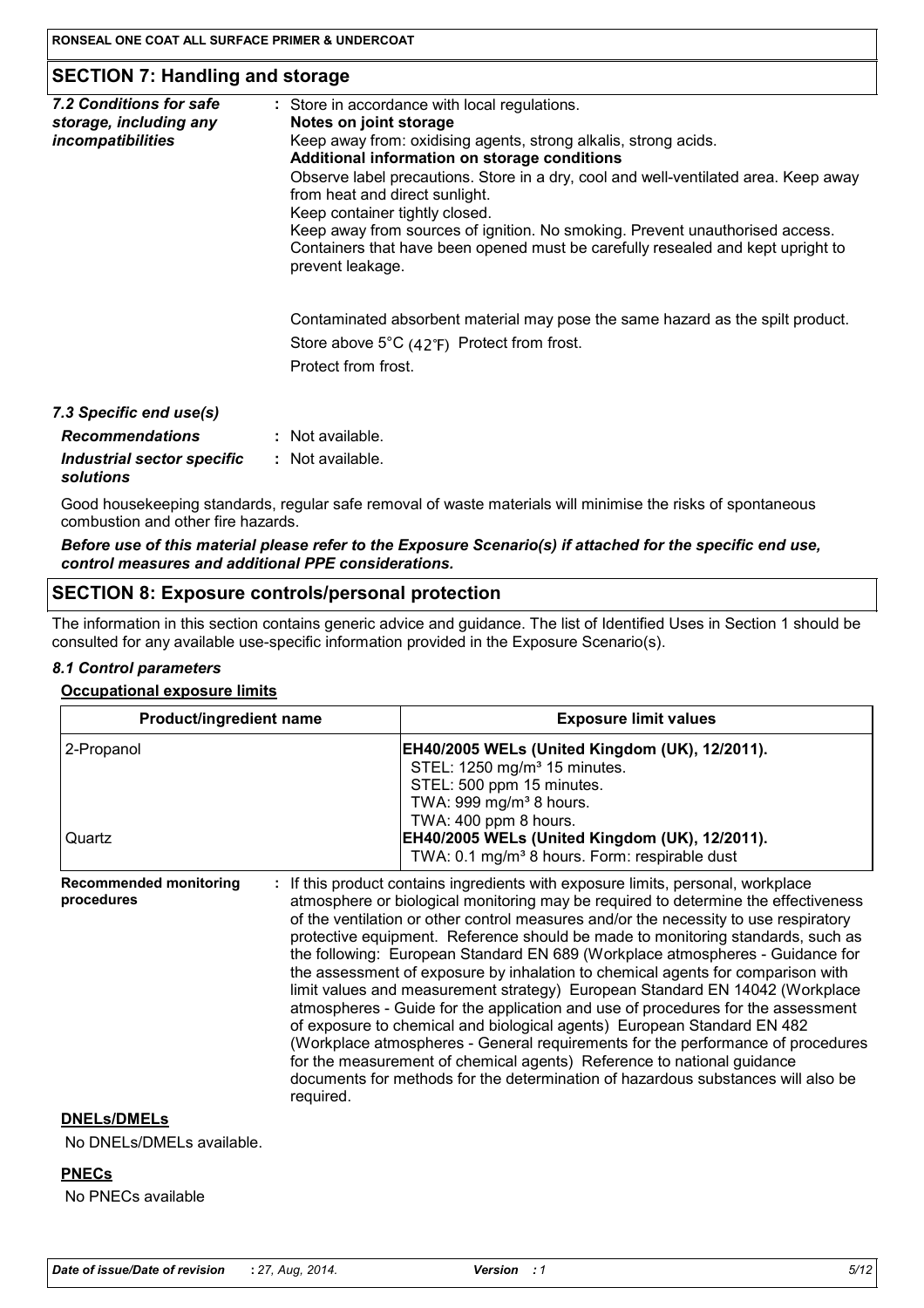## **SECTION 8: Exposure controls/personal protection**

| 8.2 Exposure controls                      |                                                                                                                                                                                                                                                                                                                                                                                                                                                                                                                                                                                                                                                                                                                                                                                                                                                                                                                                                                                                                                                                      |
|--------------------------------------------|----------------------------------------------------------------------------------------------------------------------------------------------------------------------------------------------------------------------------------------------------------------------------------------------------------------------------------------------------------------------------------------------------------------------------------------------------------------------------------------------------------------------------------------------------------------------------------------------------------------------------------------------------------------------------------------------------------------------------------------------------------------------------------------------------------------------------------------------------------------------------------------------------------------------------------------------------------------------------------------------------------------------------------------------------------------------|
| <b>Appropriate engineering</b><br>controls | : Provide adequate ventilation. Where reasonably practicable, this should be<br>achieved by the use of local exhaust ventilation and good general extraction. If<br>these are not sufficient to maintain concentrations of particulates and solvent<br>vapours below the OEL, suitable respiratory protection must be worn.                                                                                                                                                                                                                                                                                                                                                                                                                                                                                                                                                                                                                                                                                                                                          |
|                                            | : Users are advised to consider national Occupational Exposure Limits or other<br>equivalent values.                                                                                                                                                                                                                                                                                                                                                                                                                                                                                                                                                                                                                                                                                                                                                                                                                                                                                                                                                                 |
| <b>Individual protection measures</b>      |                                                                                                                                                                                                                                                                                                                                                                                                                                                                                                                                                                                                                                                                                                                                                                                                                                                                                                                                                                                                                                                                      |
| <b>Hygiene measures</b>                    | : Wash hands, forearms and face thoroughly after handling chemical products, before<br>eating, smoking and using the lavatory and at the end of the working period.<br>Appropriate techniques should be used to remove potentially contaminated clothing.<br>Wash contaminated clothing before reusing. Ensure that eyewash stations and<br>safety showers are close to the workstation location.                                                                                                                                                                                                                                                                                                                                                                                                                                                                                                                                                                                                                                                                    |
| <b>Eye/face protection</b>                 | : Use safety eyewear designed to protect against splash of liquids.                                                                                                                                                                                                                                                                                                                                                                                                                                                                                                                                                                                                                                                                                                                                                                                                                                                                                                                                                                                                  |
| <b>Skin protection</b>                     |                                                                                                                                                                                                                                                                                                                                                                                                                                                                                                                                                                                                                                                                                                                                                                                                                                                                                                                                                                                                                                                                      |
| <b>Hand protection</b>                     | : Wear suitable gloves tested to EN374.                                                                                                                                                                                                                                                                                                                                                                                                                                                                                                                                                                                                                                                                                                                                                                                                                                                                                                                                                                                                                              |
| <b>Gloves</b>                              | : Short Term Exposure less than 10 minutes Continuous use Nitrile gloves.                                                                                                                                                                                                                                                                                                                                                                                                                                                                                                                                                                                                                                                                                                                                                                                                                                                                                                                                                                                            |
|                                            | Long Term Exposure Spill / For prolonged or repeated handling, use PE / PE<br>Laminate gloves > 8 hours (breakthrough time).                                                                                                                                                                                                                                                                                                                                                                                                                                                                                                                                                                                                                                                                                                                                                                                                                                                                                                                                         |
|                                            | There is no one glove material or combination of materials that will give unlimited<br>resistance to any individual or combination of chemicals.<br>The breakthrough time must be greater than the end use time of the product.<br>The instructions and information provided by the glove manufacturer on use,<br>storage, maintenance and replacement must be followed.<br>Gloves should be replaced regularly and if there is any sign of damage to the glove<br>material.<br>Always ensure that gloves are free from defects and that they are stored and used<br>correctly.<br>The performance or effectiveness of the glove may be reduced by physical/chemical<br>damage and poor maintenance.<br>Barrier creams may help to protect the exposed areas of the skin but should not be<br>applied once exposure has occurred.<br>The user must check that the final choice of type of glove selected for handling this<br>product is the most appropriate and takes into account the particular conditions of<br>use, as included in the user's risk assessment. |
| <b>Body protection</b>                     | Personnel should wear protective clothing.                                                                                                                                                                                                                                                                                                                                                                                                                                                                                                                                                                                                                                                                                                                                                                                                                                                                                                                                                                                                                           |
|                                            | : Personal protective equipment for the body should be selected based on the task<br>being performed and the risks involved and should be approved by a specialist<br>before handling this product.                                                                                                                                                                                                                                                                                                                                                                                                                                                                                                                                                                                                                                                                                                                                                                                                                                                                  |
| <b>Other skin protection</b>               | : Appropriate footwear and any additional skin protection measures should be<br>selected based on the task being performed and the risks involved and should be<br>approved by a specialist before handling this product.                                                                                                                                                                                                                                                                                                                                                                                                                                                                                                                                                                                                                                                                                                                                                                                                                                            |
| <b>Respiratory protection</b>              | : Approved/certified respirator with organic vapour cartridge. Filter type: A2P2<br>(EN14387).                                                                                                                                                                                                                                                                                                                                                                                                                                                                                                                                                                                                                                                                                                                                                                                                                                                                                                                                                                       |
| <b>Environmental exposure</b><br>controls  | : Do not allow to enter drains or watercourses.                                                                                                                                                                                                                                                                                                                                                                                                                                                                                                                                                                                                                                                                                                                                                                                                                                                                                                                                                                                                                      |
|                                            |                                                                                                                                                                                                                                                                                                                                                                                                                                                                                                                                                                                                                                                                                                                                                                                                                                                                                                                                                                                                                                                                      |

Before use of this material please refer to the Exposure Scenario(s) if attached for the specific end use, control measures and additional PPE considerations.

## **SECTION 9: Physical and chemical properties**

|                        | 9.1 Information on basic physical and chemical properties |
|------------------------|-----------------------------------------------------------|
| <b>Appearance</b>      |                                                           |
| <b>Physical state</b>  | : Liguid.                                                 |
| Colour                 | : Off-white.                                              |
| <b>Odour</b>           | $:$ Mild.                                                 |
| <b>Odour threshold</b> | : Not Available (Not Tested).                             |
| pН                     | : Not Available (Not Tested).                             |
|                        |                                                           |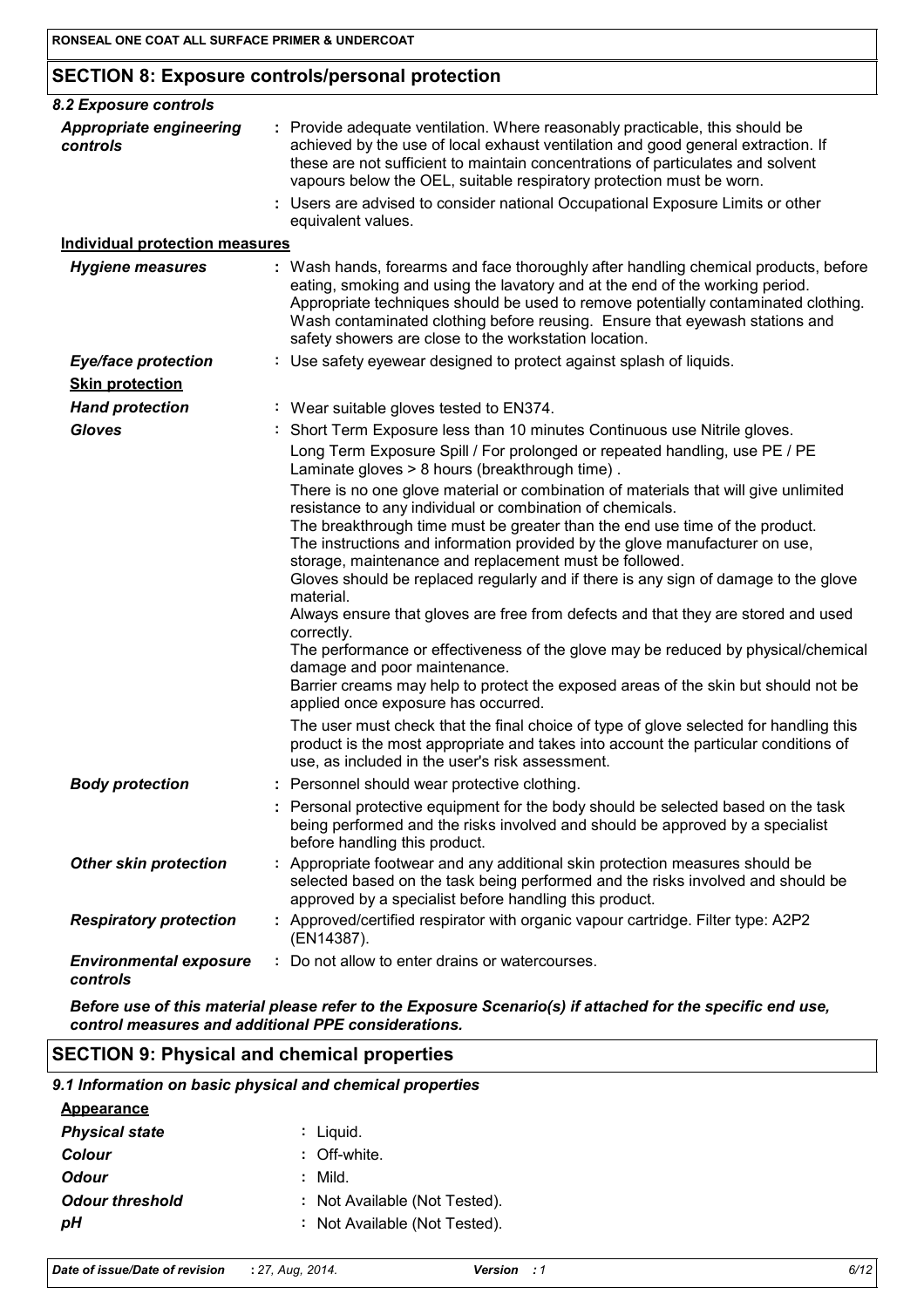## **SECTION 9: Physical and chemical properties**

| <b>Melting point/freezing point</b>                                     | : Not Available (Not Tested).                                                     |
|-------------------------------------------------------------------------|-----------------------------------------------------------------------------------|
| Initial boiling point and<br>boiling range                              | : Not Available (Not Tested).                                                     |
| <b>Flash point</b>                                                      | : Closed cup: Not applicable.                                                     |
| <b>Evaporation rate</b>                                                 | : Slower than Ether Phase                                                         |
| <b>Flammability (solid, gas)</b>                                        | : Not Available (Not Tested).                                                     |
| <b>Burning time</b>                                                     | : Not Available (Not Tested).                                                     |
| <b>Burning rate</b>                                                     | : Not Available (Not Tested).                                                     |
| <b>Upper/lower flammability or</b><br>explosive limits                  | : Testing not technically possible.                                               |
| <b>Vapour pressure</b>                                                  | : Testing not technically possible.                                               |
| <b>Vapour density</b>                                                   | : Testing not technically possible.                                               |
| <b>Relative density</b>                                                 | : Not Available (Not Tested).                                                     |
| Solubility(ies)                                                         | : Not Available (Not Tested).                                                     |
| <b>Solubility in water</b>                                              | : Not Available (Not Tested).                                                     |
| Partition coefficient: n-octanol/: Not Available (Not Tested).<br>water |                                                                                   |
| <b>Auto-ignition temperature</b>                                        | : Not Available (Not Tested).                                                     |
| <b>Decomposition temperature</b>                                        | : Not Available (Not Tested).                                                     |
| <b>Viscosity</b>                                                        | : Not Available (Not Tested).                                                     |
| <b>Explosive properties</b>                                             | : Not Available (Not Tested).                                                     |
| <b>Oxidising properties</b>                                             | : Under normal conditions of storage and use, hazardous reactions will not occur. |

#### 9.2 Other information

| <b>SECTION 10: Stability and reactivity</b>     |  |                                                                                                                                     |
|-------------------------------------------------|--|-------------------------------------------------------------------------------------------------------------------------------------|
| 10.1 Reactivity                                 |  | : No specific test data related to reactivity available for this product or its ingredients.                                        |
| 10.2 Chemical stability                         |  | : Stable under recommended storage and handling conditions (see Section 7).                                                         |
| 10.3 Possibility of<br>hazardous reactions      |  | : Under normal conditions of storage and use, hazardous reactions will not occur.                                                   |
| 10.4 Conditions to avoid                        |  | : When exposed to high temperatures may produce hazardous decomposition<br>products.                                                |
| 10.5 Incompatible materials                     |  | : Keep away from the following materials to prevent strong exothermic reactions:<br>oxidising agents, strong alkalis, strong acids. |
| <b>10.6 Hazardous</b><br>decomposition products |  | : Under normal conditions of storage and use, hazardous decomposition products<br>should not be produced.                           |

### Refer to Section 7: HANDLING AND STORAGE and Section 8: EXPOSURE CONTROLS/PERSONAL PROTECTION for additional handling information and protection of employees.

#### **SECTION 11: Toxicological information**

#### 11.1 Information on toxicological effects

There are no data available on the mixture itself. The mixture has been assessed following the conventional method of the Dangerous Preparations Directive 1999/45/EC and classified for toxicological hazards accordingly. See Sections 2 and 3 for details.

Exposure to component solvent vapour concentrations in excess of the stated occupational exposure limit may result in adverse health effects such as mucous membrane and respiratory system irritation and adverse effects on the kidneys, liver and central nervous system. Symptoms and signs include headache, dizziness, fatigue, muscular weakness, drowsiness and, in extreme cases, loss of consciousness.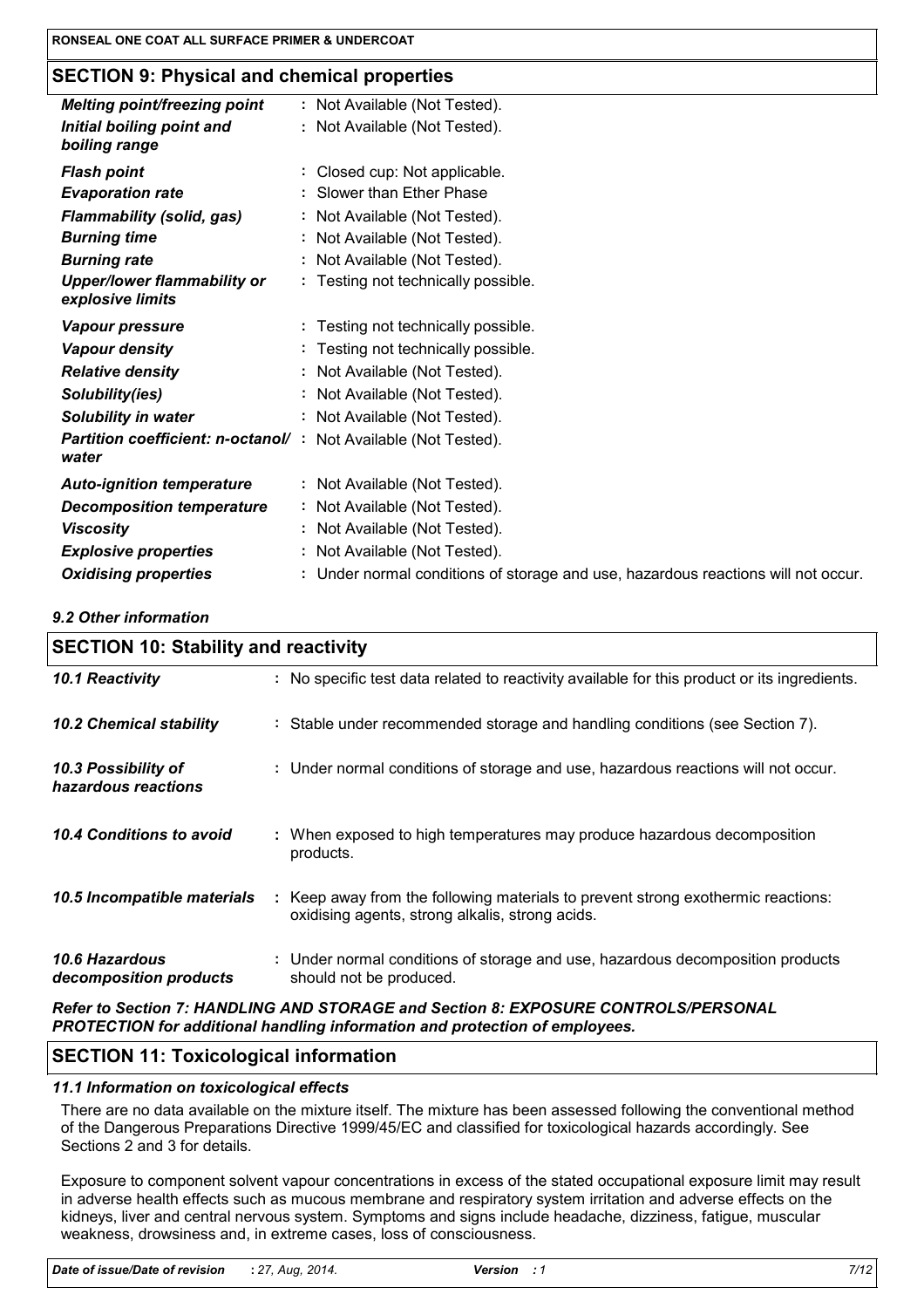# **SECTION 11: Toxicological information**

Solvents may cause some of the above effects by absorption through the skin. Repeated or prolonged contact with the mixture may cause removal of natural fat from the skin, resulting in non-allergic contact dermatitis and absorption through the skin.

If splashed in the eyes, the liquid may cause irritation and reversible damage.

This takes into account, where known, delayed and immediate effects and also chronic effects of components from short-term and long-term exposure by oral, inhalation and dermal routes of exposure and eye contact.

#### **Acute toxicity**

| <b>Product/ingredient name</b> | Result      | <b>Species</b> | Dose        | <b>Exposure</b> |
|--------------------------------|-------------|----------------|-------------|-----------------|
| 2-Propanol                     | LD50 Dermal | Rabbit         | 12800 mg/kg | -               |
|                                | LD50 Oral   | Rat            | 5000 mg/kg  | -               |

## **Acute toxicity estimates**

No data available

## **Irritation/Corrosion**

| <b>Product/ingredient name</b> | <b>Result</b>            | <b>Species</b>   | <b>Score</b> | <b>Exposure</b>                   | <b>Observation</b> |
|--------------------------------|--------------------------|------------------|--------------|-----------------------------------|--------------------|
| 2-Propanol                     | Eyes - Moderate irritant | Rabbit           |              | <b>24 hours 100</b><br>milligrams |                    |
|                                | Eyes - Moderate irritant | Rabbit<br>Rabbit |              | 10 milligrams<br>100              |                    |
|                                | Eyes - Severe irritant   |                  |              | milligrams                        |                    |
|                                | Skin - Mild irritant     | Rabbit           |              | 500<br>milligrams                 |                    |

## **Sensitisation**

No data available

## **Mutagenicity**

No data available

#### Carcinogenicity

No data available

## **Reproductive toxicity**

No data available

## **Teratogenicity**

No data available

#### Specific target organ toxicity (single exposure)

| <b>Product/ingredient name</b> | Category   | Route of<br>exposure | <b>Target organs</b> |
|--------------------------------|------------|----------------------|----------------------|
| 2-Propanol                     | Category 3 | Not applicable.      | l Narcotic effects   |

#### Specific target organ toxicity (repeated exposure)

| Product/ingredient name | Category     | Route of<br>exposure | <b>Target organs</b> |
|-------------------------|--------------|----------------------|----------------------|
| <b>Feldspars</b>        | l Category 2 | Not determined       | lungs                |
| Quartz                  | Category 2   | <b>Inhalation</b>    | Not determined       |

#### **Aspiration hazard**

|                   | <b>Product/ingredient name</b> | Result |
|-------------------|--------------------------------|--------|
| No data available |                                |        |

#### **Other information**

: Not available.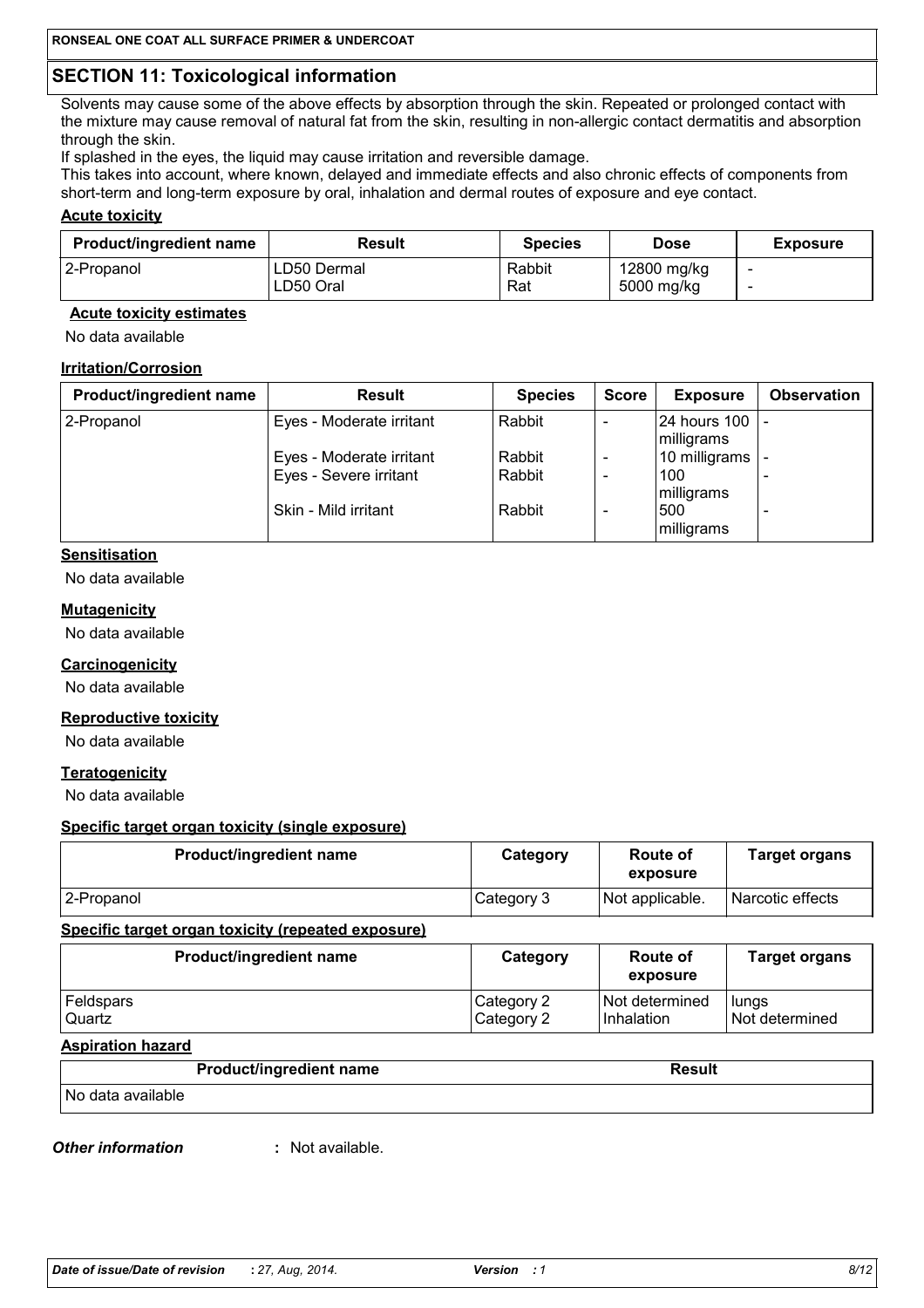## **SECTION 12: Ecological information**

## 12.1 Toxicity

There are no data available on the mixture itself. Do not allow to enter drains or watercourses.

The mixture has been assessed following the conventional method of the Dangerous Preparations Directive 1999/45/EC and is not classified as dangerous for the environment.

| <b>Product/ingredient name</b> | Result                                                                                                     | <b>Species</b>          | <b>Exposure</b> |
|--------------------------------|------------------------------------------------------------------------------------------------------------|-------------------------|-----------------|
| 2-Propanol                     | Acute LC50 1400000 µg/l Marine water   Crustaceans - Crangon crangon   48 hours<br>Acute LC50 1400000 µg/l | Fish - Gambusia affinis | 196 hours       |

#### 12.2 Persistence and degradability

| <b>Product/ingredient name</b> | Test                     | Result |                   | <b>Dose</b> | Inoculum                |
|--------------------------------|--------------------------|--------|-------------------|-------------|-------------------------|
| No data available              |                          |        |                   |             |                         |
|                                |                          |        |                   |             |                         |
| <b>Product/ingredient name</b> | <b>Aquatic half-life</b> |        | <b>Photolysis</b> |             | <b>Biodegradability</b> |

#### 12.3 Bioaccumulative potential

| $ $ Product/ingredient name $ $ LogP <sub>ow</sub> | <b>BCF</b> | <b>Potential</b> |
|----------------------------------------------------|------------|------------------|
| No data available                                  |            |                  |

| 12.4 Mobility in soil                                         |                                                                                                        |
|---------------------------------------------------------------|--------------------------------------------------------------------------------------------------------|
| <b>Soil/water partition</b><br>coefficient (K <sub>oc</sub> ) | $:$ Not available.                                                                                     |
| <b>Mobility</b>                                               | : Not available.                                                                                       |
| 12.5 Results of PBT and vPvB assessment                       |                                                                                                        |
| <b>PBT</b>                                                    | : Not applicable.                                                                                      |
| <b>vPvB</b>                                                   | : Not applicable.                                                                                      |
| 12.6 Other adverse effects                                    | : No known significant effects or critical hazards.                                                    |
|                                                               | : Avoid dispersal of spilt material and runoff and contact with soil, waterways, drains<br>and sewers. |

## **SECTION 13: Disposal considerations**

The information in this section contains generic advice and guidance. The list of Identified Uses in Section 1 should be consulted for any available use-specific information provided in the Exposure Scenario(s).

#### 13.1 Waste treatment methods

| <b>Product</b>                    |                                                                                                                                                                                                                                                                                                                                                                                                                                                                                                                                                      |
|-----------------------------------|------------------------------------------------------------------------------------------------------------------------------------------------------------------------------------------------------------------------------------------------------------------------------------------------------------------------------------------------------------------------------------------------------------------------------------------------------------------------------------------------------------------------------------------------------|
| <b>Methods of disposal</b>        | : The generation of waste should be avoided or minimised wherever possible.<br>Disposal of this product, solutions and any by-products should at all times comply<br>with the requirements of environmental protection and waste disposal legislation<br>and any regional local authority requirements. Dispose of surplus and non-<br>recyclable products via a licensed waste disposal contractor. Waste should not be<br>disposed of untreated to the sewer unless fully compliant with the requirements of<br>all authorities with jurisdiction. |
| Hazardous waste                   | $:$ No.                                                                                                                                                                                                                                                                                                                                                                                                                                                                                                                                              |
| European waste<br>catalogue (EWC) | : 080112<br>waste paint and varnish other than those mentioned in 08 01 11                                                                                                                                                                                                                                                                                                                                                                                                                                                                           |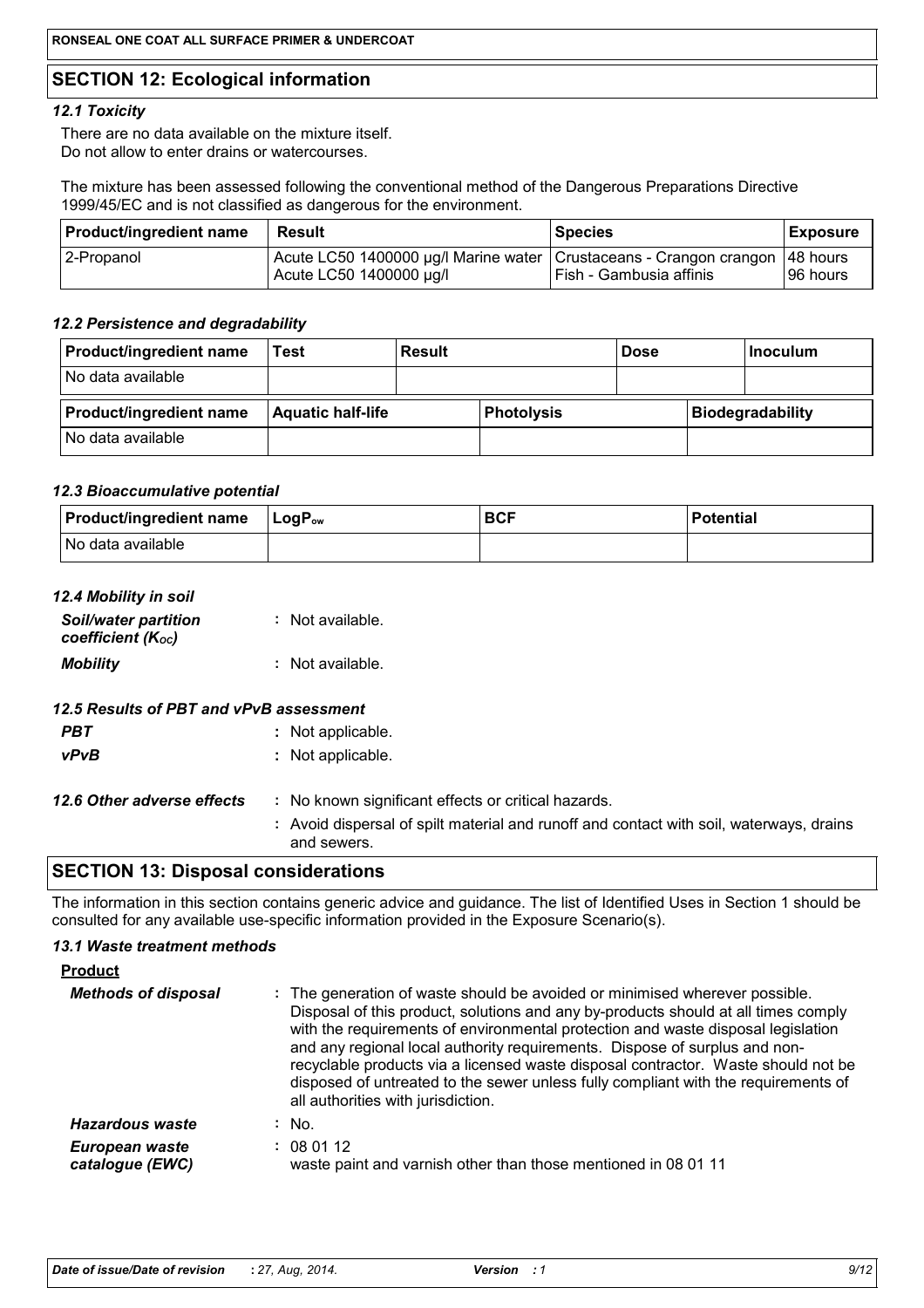## **SECTION 13: Disposal considerations**

| <b>Disposal considerations</b>                                     | Do not allow to enter drains or watercourses.<br>Dispose of according to all federal, state and local applicable regulations.<br>If this product is mixed with other wastes, the original waste product code may no<br>longer apply and the appropriate code should be assigned.<br>For further information, contact your local waste authority. |
|--------------------------------------------------------------------|--------------------------------------------------------------------------------------------------------------------------------------------------------------------------------------------------------------------------------------------------------------------------------------------------------------------------------------------------|
| <u>Packaging</u>                                                   |                                                                                                                                                                                                                                                                                                                                                  |
| <b>Methods of disposal</b>                                         | : The generation of waste should be avoided or minimised wherever possible. Waste<br>packaging should be recycled. Incineration or landfill should only be considered<br>when recycling is not feasible.                                                                                                                                         |
| <b>Disposal considerations</b>                                     | : Using information provided in this safety data sheet, advice should be obtained from<br>the relevant waste authority on the classification of empty containers. Empty<br>containers must be scrapped or reconditioned. Dispose of containers contaminated<br>by the product in accordance with local or national legal provisions.             |
| European waste<br>catalogue (EWC)<br><b>Contaminated packaging</b> | : Recycling possible. Ensure packaging is completely empty before recycling.<br>Dispose of uncured residues in the same way as the product itself. Plastic articles<br>15 01 02 - metallic packaging 15 01 04 - mixed packaging 15 01 06.                                                                                                        |
| <b>Special precautions</b>                                         | : This material and its container must be disposed of in a safe way. Empty containers<br>or liners may retain some product residues. Avoid dispersal of spilt material and<br>runoff and contact with soil, waterways, drains and sewers.                                                                                                        |
|                                                                    |                                                                                                                                                                                                                                                                                                                                                  |

## **SECTION 14: Transport information**

|                                                        | <b>ADR/RID</b>           | <b>IMDG</b>              | <b>IATA</b>    |
|--------------------------------------------------------|--------------------------|--------------------------|----------------|
| 14.1 UN number                                         | Not regulated.           | Not regulated.           | Not regulated. |
| 14.2 UN proper<br>shipping name                        | $\overline{\phantom{a}}$ | $\overline{\phantom{a}}$ |                |
| 14.3 Transport<br><b>Hazard Class(es)/</b><br>Label(s) | $\overline{\phantom{a}}$ | $\overline{\phantom{0}}$ |                |
| 14.4 Packing<br>group                                  | $\overline{\phantom{a}}$ | $\overline{\phantom{0}}$ |                |
| 14.5<br><b>Environmental</b><br>hazards                | No.                      | No.                      | No.            |
| <b>Additional</b><br>information                       |                          | $\overline{\phantom{a}}$ |                |

This mixture is not classified as dangerous according to international transport regulations (ADR/RID, IMDG, ICAO/IATA).

#### Do not carry by air without prior consent of the airline

14.6 Special precautions for : Transport within user's premises: always transport in closed containers that are upright and secure. Ensure that persons transporting the product know what to do in user the event of an accident or spillage.

| <b>14.7 Transport in bulk</b>   | : Not available. |
|---------------------------------|------------------|
| according to Annex II of        |                  |
| <b>MARPOL 73/78 and the IBC</b> |                  |
| Code                            |                  |
|                                 |                  |

Multi-modal shipping descriptions are provided for informational purposes and do not consider container sizes. The presence of a shipping description for a particular mode of transport (sea, air, etc.), does not indicate that the product is packaged suitably for that mode of transport. All packaging must be reviewed for suitability prior to shipment, and compliance with the applicable regulations is the sole responsibility of the person offering the product for transport. People loading and unloading dangerous goods must be trained on all of the risks deriving from the substances and on all actions in case of emergency situations.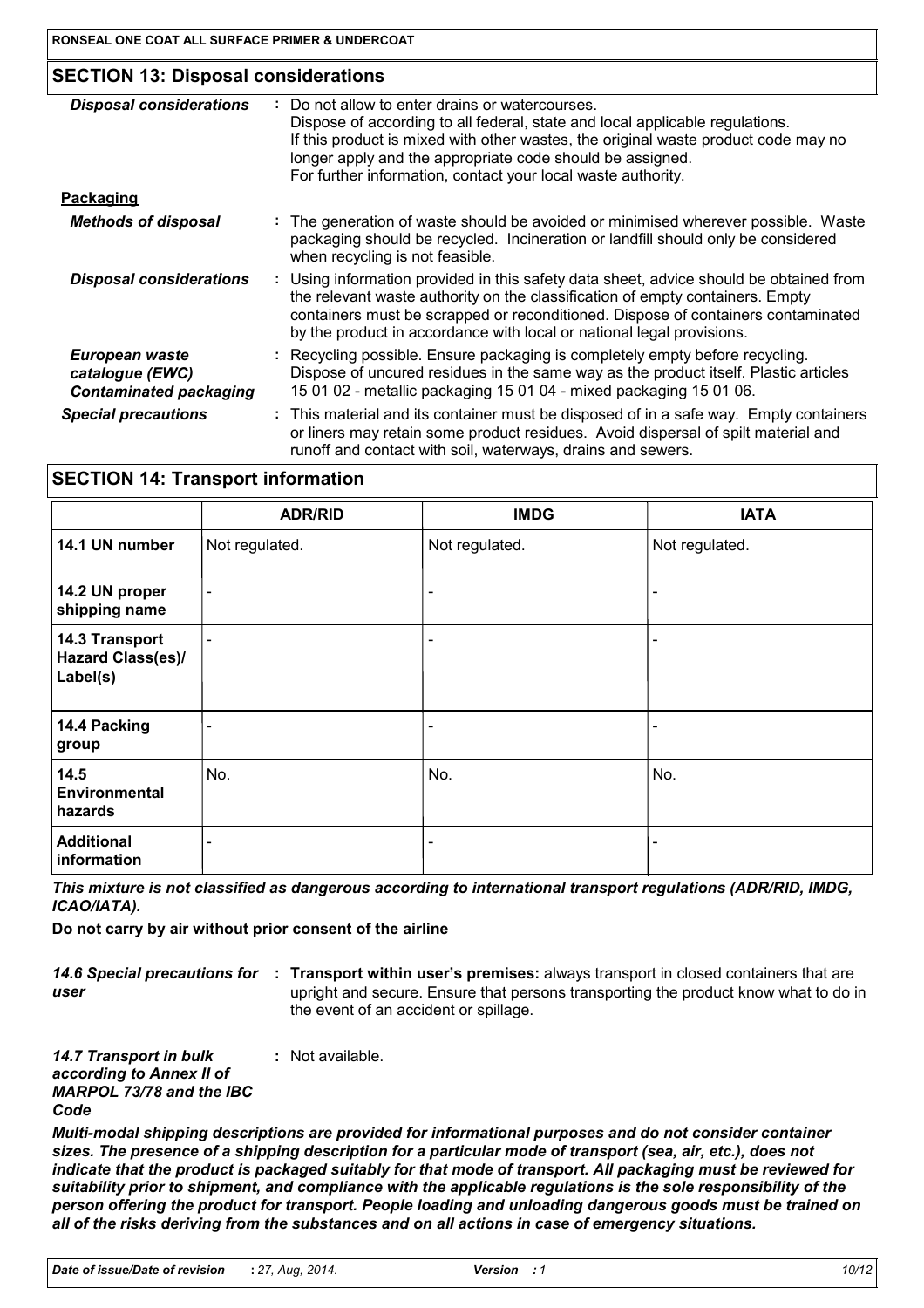## **SECTION 15: Regulatory information**

## 15.1 Safety, health and environmental regulations/legislation specific for the substance or mixture EU Regulation (EC) No. 1907/2006 (REACH)

#### Annex XIV - List of substances subject to authorisation

#### **Annex XIV**

None of the components are listed.

## **Substances of very high concern**

None of the components are listed.

Annex XVII - Restrictions : Not applicable. on the manufacture, placing on the market and use of certain dangerous substances, mixtures and articles

## **Other EU regulations**

| <b>Seveso II Directive</b>                | : This product is not controlled under the Seveso II Directive.                                 |
|-------------------------------------------|-------------------------------------------------------------------------------------------------|
| <b>15.2 Chemical Safety</b><br>Assessment | : This product contains substances for which Chemical Safety Assessments are still<br>required. |

## **SECTION 16: Other information**

 $\nabla$  Indicates information that has changed from previously issued version.

| EUH statement = CLP-specific Hazard statement<br>PBT = Persistent, Bioaccumulative and Toxic<br>PNEC = Predicted No Effect Concentration<br><b>RRN = REACH Registration Number</b><br>vPvB = Very Persistent and Very Bioaccumulative | <b>Abbreviations and</b><br>acronyms | $:$ ATE = Acute Toxicity Estimate<br>CLP = Classification, Labelling and Packaging Regulation [Regulation (EC) No.<br>1272/2008]<br>DMEL = Derived Minimal Effect Level<br>DNEL = Derived No Effect Level |  |
|---------------------------------------------------------------------------------------------------------------------------------------------------------------------------------------------------------------------------------------|--------------------------------------|-----------------------------------------------------------------------------------------------------------------------------------------------------------------------------------------------------------|--|
|---------------------------------------------------------------------------------------------------------------------------------------------------------------------------------------------------------------------------------------|--------------------------------------|-----------------------------------------------------------------------------------------------------------------------------------------------------------------------------------------------------------|--|

| <b>Hazard statements</b> | : No known significant effects or critical hazards. |  |  |
|--------------------------|-----------------------------------------------------|--|--|
| Signal word              | : No signal word.                                   |  |  |
| <b>Hazard pictograms</b> |                                                     |  |  |

#### Procedure used to derive the classification according to Regulation (EC) No. 1272/2008 [CLP/GHS]

| <b>Classification</b>                                  |                                                                                                                                       | <b>Justification</b>                                                                                                                                                                                                                                                                                |       |
|--------------------------------------------------------|---------------------------------------------------------------------------------------------------------------------------------------|-----------------------------------------------------------------------------------------------------------------------------------------------------------------------------------------------------------------------------------------------------------------------------------------------------|-------|
| Not classified.                                        |                                                                                                                                       |                                                                                                                                                                                                                                                                                                     |       |
| <b>Full text of abbreviated H</b><br><b>statements</b> | : H225<br>H <sub>3</sub> 19<br>H336 (Narcotic<br>effects)<br>H373<br>(inhalation)<br>H373 (lungs)                                     | Highly flammable liquid and vapour.<br>Causes serious eye irritation.<br>May cause drowsiness or dizziness. (Narcotic effects)<br>May cause damage to organs through prolonged or repeated<br>exposure if inhaled.<br>May cause damage to organs through prolonged or repeated<br>exposure. (lungs) |       |
| <b>Full text of classifications</b><br>[CLP/GHS]       | : Eye Irrit. 2, H319<br>Flam. Liq. 2, H225<br><b>STOT RE 2, H373</b><br>(inhalation)<br>STOT RE 2, H373<br>(lungs)<br>STOT SE 3, H336 | SERIOUS EYE DAMAGE/ EYE IRRITATION - Category 2<br>FLAMMABLE LIQUIDS - Category 2<br>SPECIFIC TARGET ORGAN TOXICITY (REPEATED<br>EXPOSURE) (inhalation) - Category 2<br>SPECIFIC TARGET ORGAN TOXICITY (REPEATED<br>EXPOSURE) (lungs) - Category 2<br>SPECIFIC TARGET ORGAN TOXICITY (SINGLE        |       |
| Date of issue/Date of revision                         | : 27, Aug, 2014.                                                                                                                      | <b>Version</b> : 1                                                                                                                                                                                                                                                                                  | 11/12 |